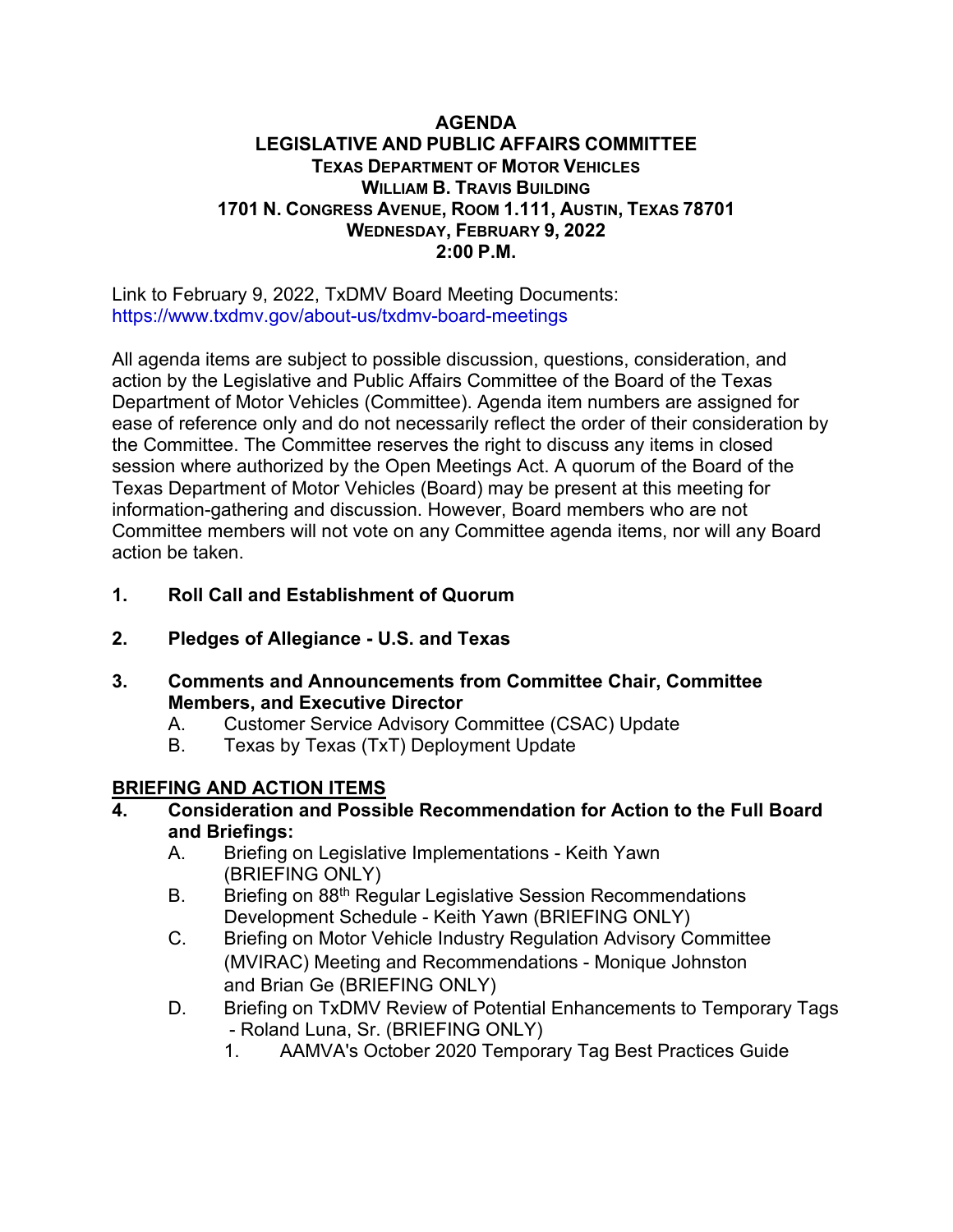## **CLOSED SESSION**

- **5. The Committee may enter into closed session under one or more of the following provisions of the Texas Open Meetings Act, Government Code Chapter 551:**
	- **Section 551.071** Consultation with and advice from legal counsel regarding:
		- pending or contemplated litigation, or a settlement offer;
		- a matter in which the duty of the attorney to the government body under the Texas Disciplinary Rules of Professional Conduct of the State Bar of Texas clearly conflicts with Government Code Chapter 551; or
		- any item on this agenda.
	- **Section 551.074** Personnel matters.
		- Discussion relating to the appointment, employment, evaluation, reassignment, duties, discipline, and dismissal of personnel.
	- **Section 551.076** Deliberation Regarding Security Devices or Security Audits; Closed Meeting.
		- the deployment, or specific occasions for implementation, of security personnel or devices; or
		- a security audit.
	- **Section 551.089** Deliberation Regarding Security Devices or Security Audits; Closed Meeting.
		- security assessments or deployments relating to information resources technology;
		- network security information as described by Section 2059.055(b); or
		- the deployment, or specific occasions for implementation, of security personnel, critical infrastructure, or security devices.

# **6. Action Items from Closed Session**

## **7. Public Comment**

## **8. Adjournment**

The Committee will allow an open comment period to receive public comment on any agenda item or other matter that is under the jurisdiction of the Committee. No action will be taken on matters that are not part of the agenda for the meeting. For subjects that are not otherwise part of the agenda for the meeting, Committee members may respond in accordance with Government Code Section 551.042 and consider the feasibility of placing the matter on the agenda for a future meeting.

If you would like to comment on any agenda item (including an open comment under the agenda item for Public Comment), you must complete a speaker's form at the registration table prior to the agenda item being taken up by the Committee or send an